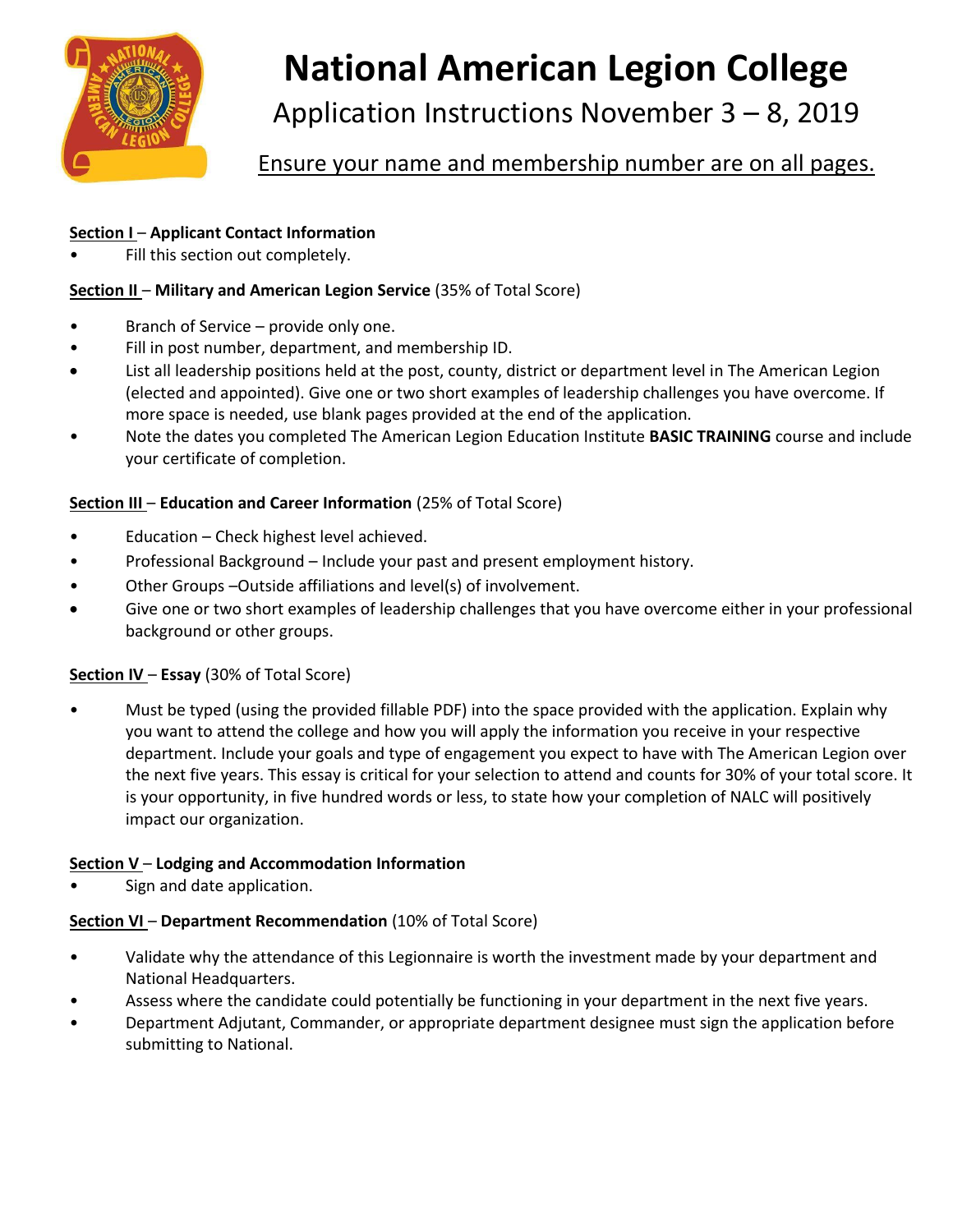|                                                           | <b>National American Legion College</b><br><b>Student Application</b><br>November 3 to 8, 2019<br>Indianapolis, Indiana                                                                                                      |                  |  |
|-----------------------------------------------------------|------------------------------------------------------------------------------------------------------------------------------------------------------------------------------------------------------------------------------|------------------|--|
| <b>Section I-Applicant Contact Information:</b>           |                                                                                                                                                                                                                              |                  |  |
|                                                           |                                                                                                                                                                                                                              |                  |  |
|                                                           | Mailing Address: (Street/PO Box) (City)                                                                                                                                                                                      | (Zip)<br>(State) |  |
|                                                           | Cell Phone: ___________________________________ Work Phone: _____________________                                                                                                                                            |                  |  |
|                                                           |                                                                                                                                                                                                                              |                  |  |
| <b>Section II - Military and American Legion Service:</b> |                                                                                                                                                                                                                              |                  |  |
|                                                           |                                                                                                                                                                                                                              |                  |  |
| Panama (December 20, 1989 - January 31, 1990)             | Gulf War/War on Terrorism (August 2, 1990 to present)<br>American Legion Post # ______________ Department _______________________ Membership ID# _____________________                                                       |                  |  |
|                                                           | Positions held at post/district/department levels to include years, along with any Committee/Chair positions.<br>Give one or two short examples of leadership challenges that you have overcome. (Use page 4 for more space) |                  |  |
|                                                           | Submit a copy of certificate with application.<br>Date completed American Legion Education Institute BASIC TRAINING                                                                                                          |                  |  |
|                                                           | Submit by July 31                                                                                                                                                                                                            |                  |  |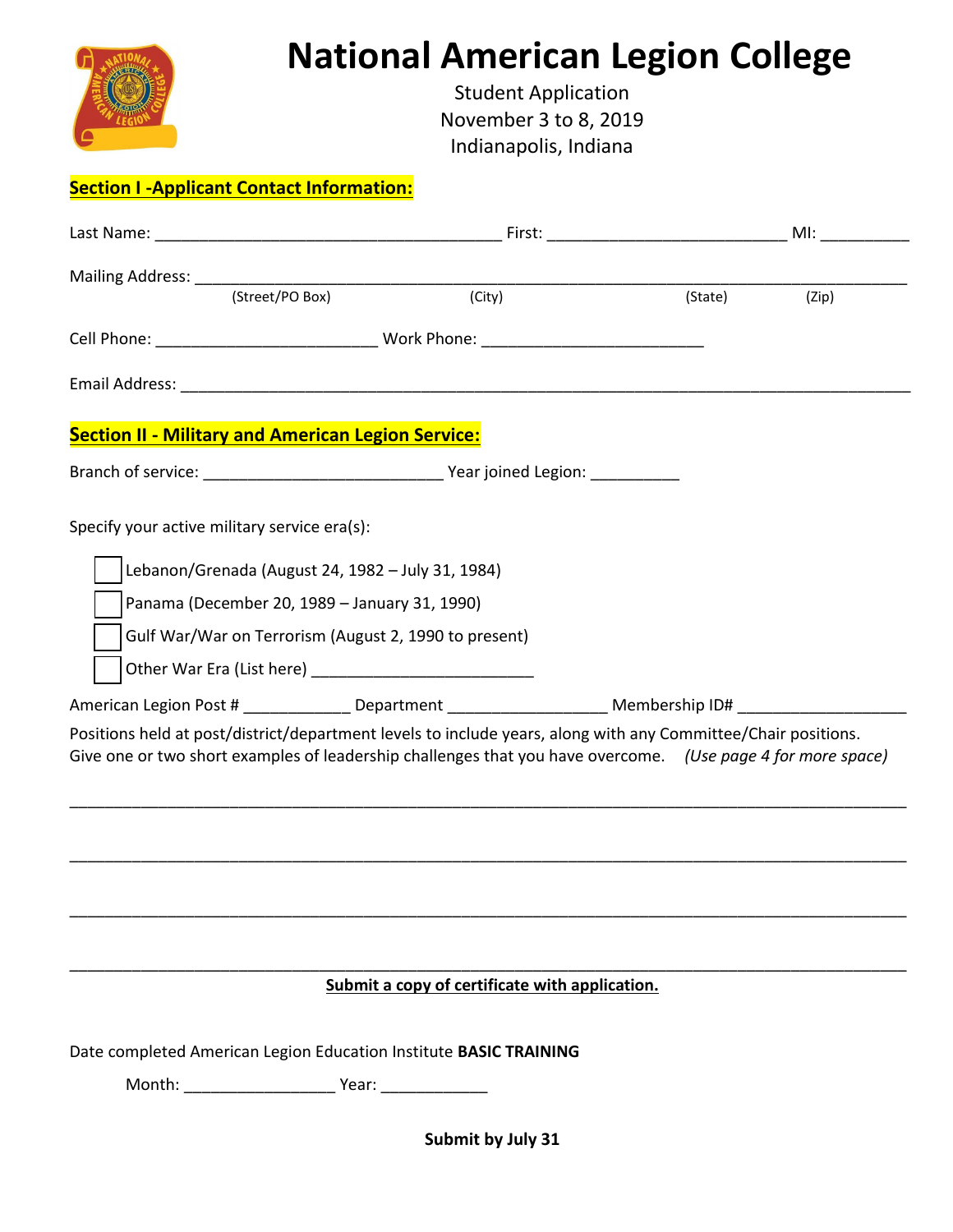|                                                                                                   | <b>First:</b> The contract of the contract of the contract of the contract of the contract of the contract of the contract of the contract of the contract of the contract of the contract of the contract of the contract of the c | Membership ID:                         |  |
|---------------------------------------------------------------------------------------------------|-------------------------------------------------------------------------------------------------------------------------------------------------------------------------------------------------------------------------------------|----------------------------------------|--|
| <b>Section III - Education and Career Information:</b>                                            |                                                                                                                                                                                                                                     |                                        |  |
| Educational Background (Check highest level achieved):<br>High School Diploma<br>Associate Degree | Technical/Trade Certificate<br><b>Bachelor Degree</b><br>Professional Background (Describe your job and how long you held that position):                                                                                           | Some College<br><b>Graduate Degree</b> |  |
|                                                                                                   |                                                                                                                                                                                                                                     |                                        |  |
|                                                                                                   |                                                                                                                                                                                                                                     |                                        |  |
|                                                                                                   | List groups, outside The American Legion, you are associated with and offices held:                                                                                                                                                 |                                        |  |

# **Section IV – Typed essay** *(Use fillable blank forms on page 5):*

# *National American Legion College Essay*

\_\_\_\_\_\_\_\_\_\_\_\_\_\_\_\_\_\_\_\_\_\_\_\_\_\_\_\_\_\_\_\_\_\_\_\_\_\_\_\_\_\_\_\_\_\_\_\_\_\_\_\_\_\_\_\_\_\_\_\_\_\_\_\_\_\_\_\_\_\_\_\_\_\_\_\_\_\_\_\_\_\_\_\_\_\_\_\_\_\_\_\_\_\_

\_\_\_\_\_\_\_\_\_\_\_\_\_\_\_\_\_\_\_\_\_\_\_\_\_\_\_\_\_\_\_\_\_\_\_\_\_\_\_\_\_\_\_\_\_\_\_\_\_\_\_\_\_\_\_\_\_\_\_\_\_\_\_\_\_\_\_\_\_\_\_\_\_\_\_\_\_\_\_\_\_\_\_\_\_\_\_\_\_\_\_\_\_\_

In 500 words or less, tell why you want to attend the National American Legion College and how you would apply the knowledge to your engagement with The American Legion. This is an opportunity for you to present yourself in your own words. Your essay must be typed using the fillable space provided on page 5.

# **Section V – Lodging and Accommodation Information:**

Students will stay at a downtown Indianapolis hotel. Lodging is provided at no charge to students during the authorized call-in dates. Each student is responsible for additional charges such as phone calls, internet service or room service. Any outstanding charges must be cleared at checkout with the hotel.

Check if you require special accommodations

## *I understand the requirements and desire to attend National American Legion College.*

| Signature: | ,,,, |
|------------|------|
|------------|------|

*The organization does not discriminate in regard to any demographic category protected by law.* 

## **FOR DEPARTMENT USE:**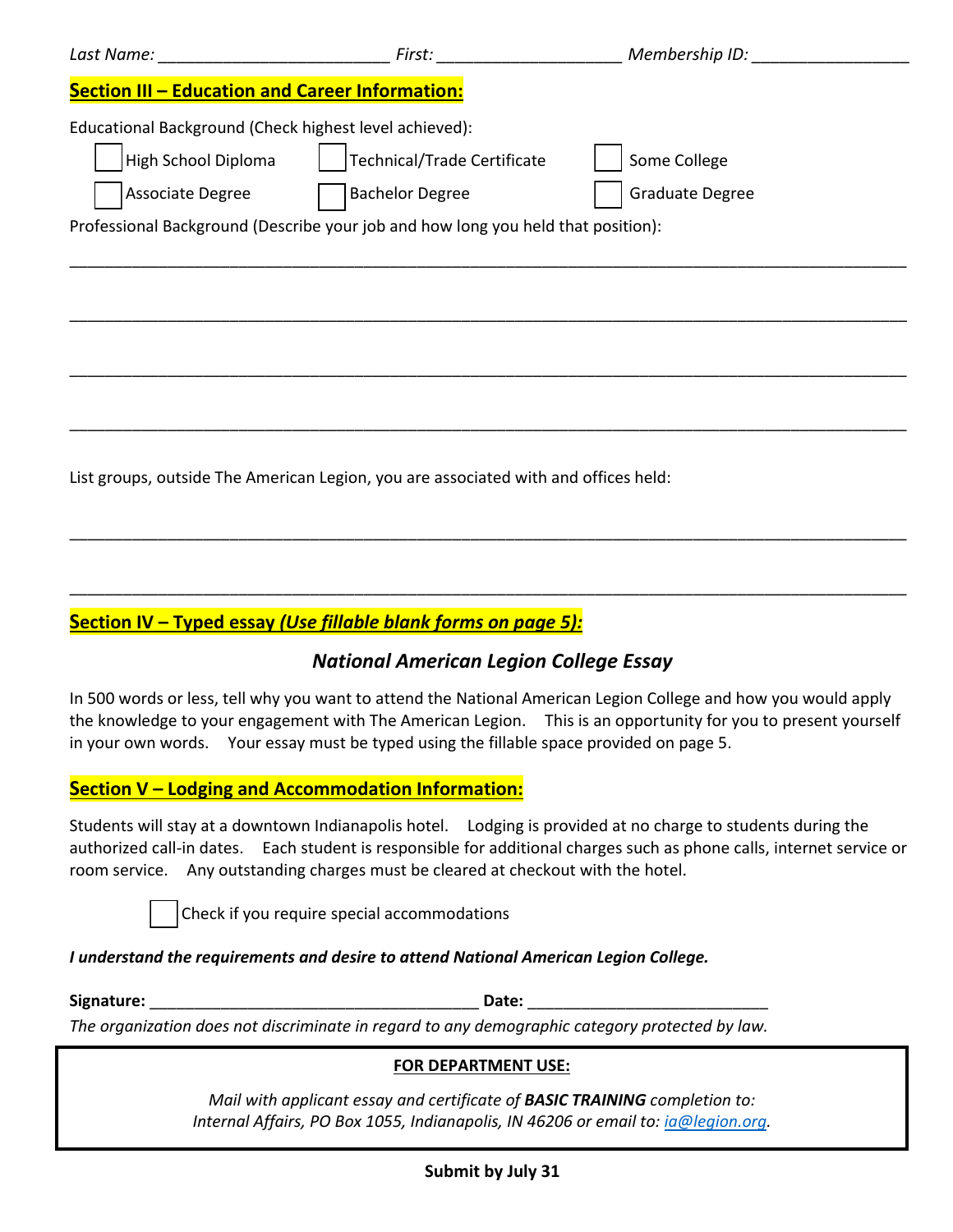|    |                                                                                                                       |          | Last Name: ______________________________First: _____________________________Membership ID: __________________                                                                                                                 |
|----|-----------------------------------------------------------------------------------------------------------------------|----------|--------------------------------------------------------------------------------------------------------------------------------------------------------------------------------------------------------------------------------|
|    | Section VI - Department Recommendation (at least one signature required):                                             |          |                                                                                                                                                                                                                                |
| 1. | Why is the investment in this applicant attending NALC valuable to your department?                                   |          |                                                                                                                                                                                                                                |
|    |                                                                                                                       |          |                                                                                                                                                                                                                                |
|    |                                                                                                                       |          |                                                                                                                                                                                                                                |
|    |                                                                                                                       |          |                                                                                                                                                                                                                                |
|    |                                                                                                                       |          |                                                                                                                                                                                                                                |
| 2. | What might this candidate be doing for The American Legion in the next five years?                                    |          |                                                                                                                                                                                                                                |
|    |                                                                                                                       |          |                                                                                                                                                                                                                                |
|    |                                                                                                                       |          |                                                                                                                                                                                                                                |
|    |                                                                                                                       |          |                                                                                                                                                                                                                                |
|    |                                                                                                                       |          |                                                                                                                                                                                                                                |
|    |                                                                                                                       |          |                                                                                                                                                                                                                                |
|    | Department Recommendation (check one):                                                                                |          |                                                                                                                                                                                                                                |
|    | RECOMMENDED - The applicant is eligible and, if selected, will be funded.                                             |          |                                                                                                                                                                                                                                |
|    | NOT RECOMMENDED - The applicant is not ready for attendance at NALC at this time.                                     |          |                                                                                                                                                                                                                                |
|    |                                                                                                                       | (and/or) |                                                                                                                                                                                                                                |
|    | <b>Department Adjutant</b>                                                                                            |          | <b>Department Commander</b>                                                                                                                                                                                                    |
|    | Department of <b>Exercise 2018</b>                                                                                    |          | Date the contract of the contract of the contract of the contract of the contract of the contract of the contract of the contract of the contract of the contract of the contract of the contract of the contract of the contr |
|    | Candidate must meet the following qualifications:                                                                     |          |                                                                                                                                                                                                                                |
|    | - Veteran of Lebanon/Grenada, Panama, and/or Gulf War/Global War on Terrorism*                                        |          |                                                                                                                                                                                                                                |
|    | - Current (paid) member of The American Legion<br>- Demonstrated leadership potential                                 |          |                                                                                                                                                                                                                                |
|    | - Able to develop, present, coordinate, and/or facilitate American Legion training at department through post levels. |          |                                                                                                                                                                                                                                |

- Completion of *American Legion Education Institute BASIC TRAINING* 

The department cost per student of \$600.00 will be billed to the respective department after the class starts. Departments are encouraged to nominate all qualified applicants, but will be expected to provide funding for all recommended students who are selected.

\*A candidate from an earlier war era may be considered if the department has a successful applicant with service during a qualified era. Candidates from unqualified war eras will be limited by availability.

#### **FOR DEPARTMENT USE:**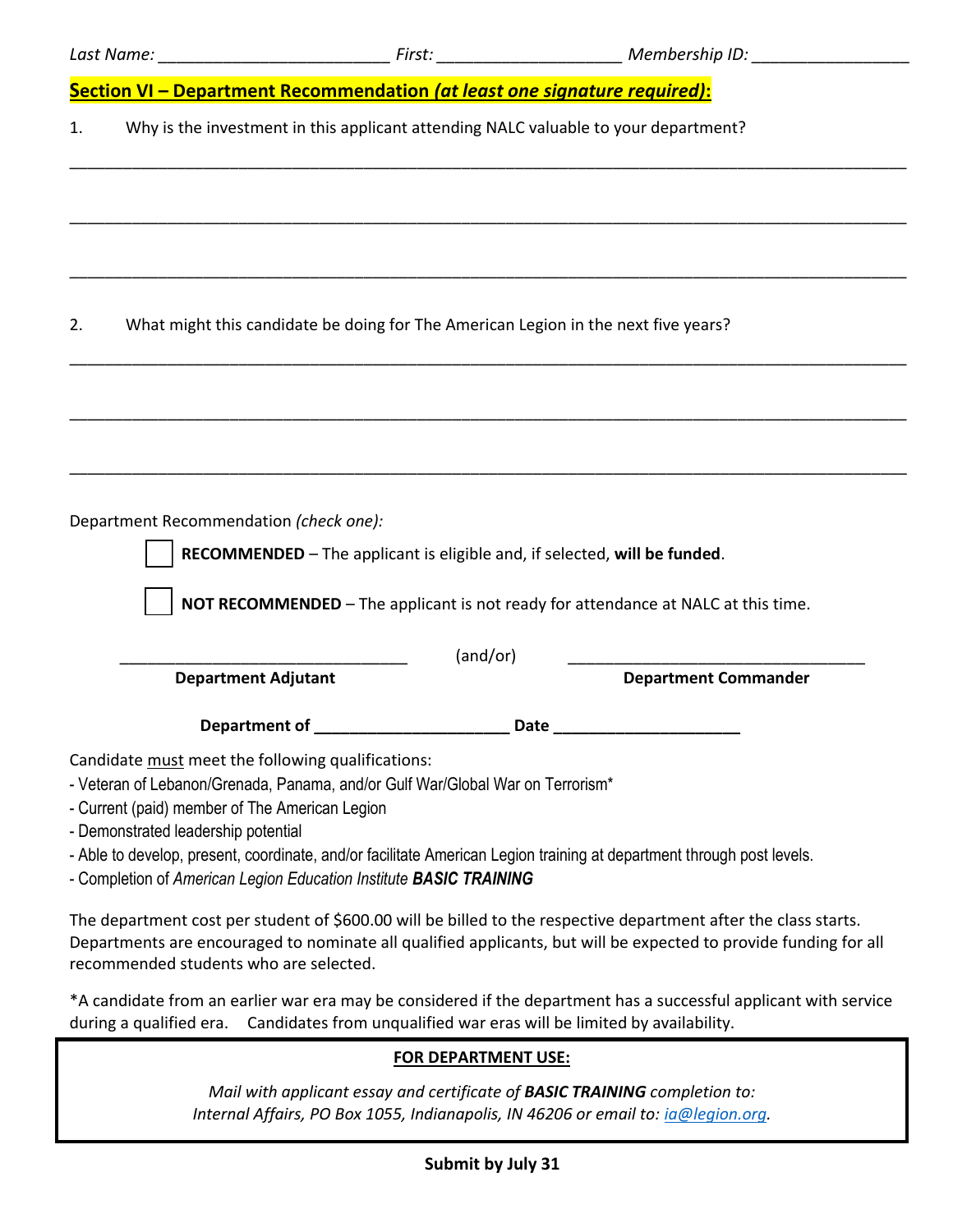This page is for additional content from Section II ONLY

# **FOR DEPARTMENT USE:**